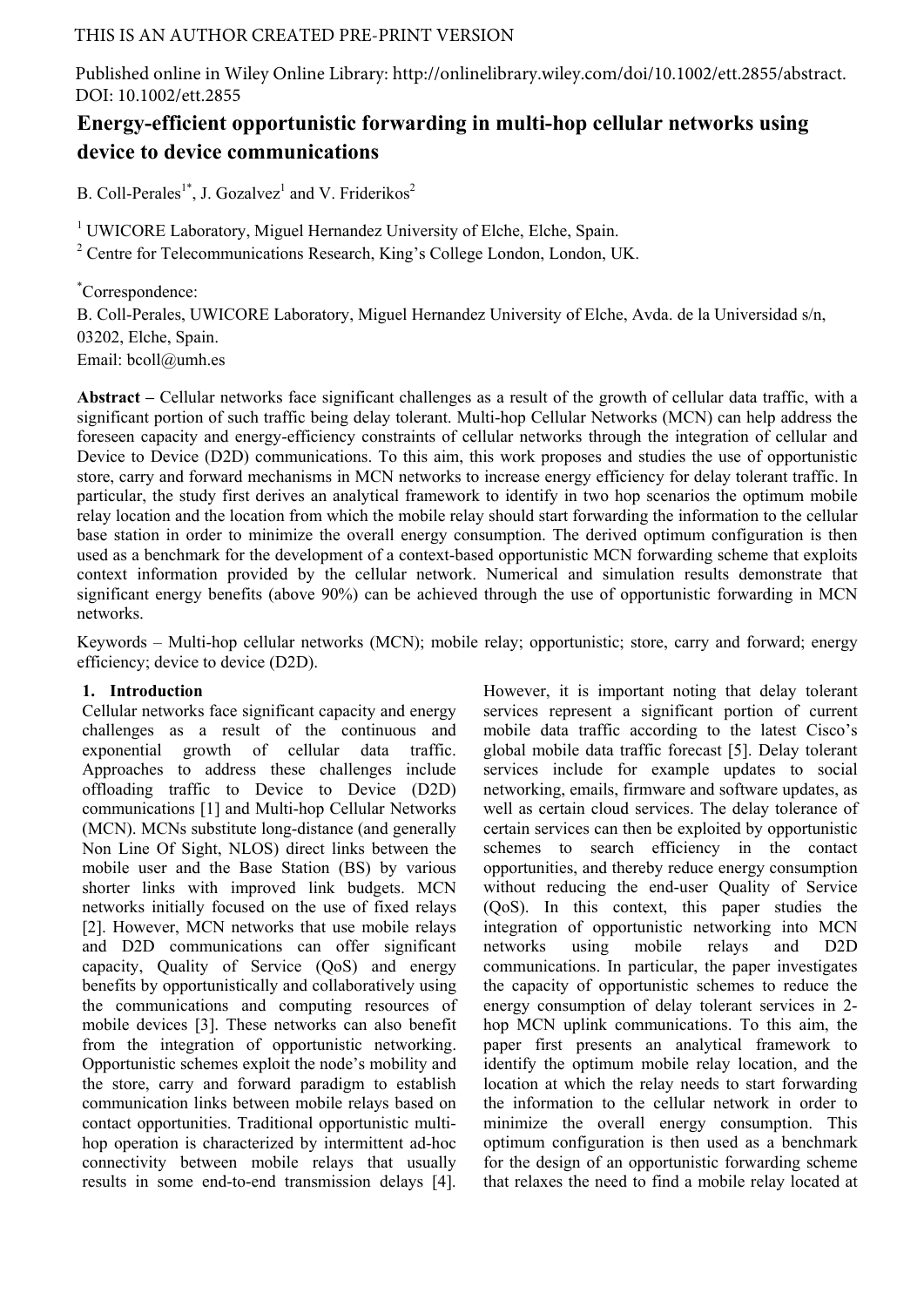the identified optimum location and time instant. Instead, the source node waits for a mobile relay to reach the optimum location and then initiates the D2D transmission. This study proposes the use of context data to estimate the maximum time the source node should wait for a mobile relay to reach the identified optimum location. In particular, this study proposes using context data already available in cellular systems: density and distribution of mobile nodes within a cell. The study demonstrates that the proposed context-based opportunistic forwarding scheme for MCN networks using mobile relays and D2D communications can provide significant energy benefits for delay tolerant services compared to other forwarding schemes and traditional single-hop cellular communications.

The rest of this paper is organized as follows. Section 2 reviews related studies. Section 3 introduces the operation of opportunistic forwarding in MCN networks using mobile relays and D2D communications, and formulates the analytical framework for deriving optimum configurations. Section 4 describes the proposed context-based opportunistic forwarding scheme for MCN networks, and analyzes its energy performance bound. Section 5 compares the energy performance achieved by the proposed context-based opportunistic forwarding scheme to that obtained with other opportunistic forwarding schemes and single-hop cellular communications. Finally, Section 6 concludes the paper.

# **2. Related work**

The capacity of MCN networks using mobile relays to reduce the energy consumption was first highlighted in [6]. This study divided cells into concentric rings, and showed that the overall energy consumption can be reduced if only mobile relays located at the innermost ring are allowed to directly transmit data to the cellular base station. On the other hand, users located in outer rings should find relays located at inner rings to reach the BS. The first experimental demonstration of such energy benefits was presented in [3] where the authors compare the energy consumed by single-hop uplink cellular transmissions to that consumed by a two-hop MCN connection using a mobile relay. The MCN connection achieved significant energy and QoS benefits by substituting the NLOS single-hop cellular link by two hops with improved link budget conditions and partial LOS conditions.

Opportunistic networking establishes multi-hop routes taking into account the presence of contact opportunities and the mobile nodes' inter-contact time. In the absence of forwarding opportunities, mobile nodes store the message and wait for future occasions in which to forward the message to other nodes. This approach can increase the transmission delay, but it can also significantly reduce the energy consumption [7]. Opportunistic networking can also help offloading data traffic from cellular networks to metropolitan WiFi access points without degrading the QoS [8]. The integration of opportunistic networking into MCN networks can result in further benefits in terms of capacity, load balancing, cochannel interference and the possibility to switch-off low-utilization base stations [9]. To obtain such benefits, the authors formulate a finite space-time network graph that includes all possible routes for forwarding information towards a cellular BS. Such graph is constructed taking into account the delay tolerance acceptable for different services. The vertexes of the graph represent the location of the mobile relays with time, and the edges the transmission links. The authors claim that using the graph a BS can identify end-to-end opportunistic forwarding paths to achieve an established QoS goal. The study is further extended in [10] where the authors highlight the importance of considering the power consumption of storage units in mobile relays for the study of opportunistic networking.

# **3. Opportunistic forwarding in MCN networks**

Studies published to date have demonstrated that significant benefits can be obtained from the use of opportunistic store, carry and forward mechanisms in cellular networks. However, opportunistic forwarding schemes can result in possible end-to-end transmission delays, and their use should be focused for delay tolerant services. Such services offer the possibility to manage the tolerable delay to design the integration of opportunistic networking into cellular systems towards a desired outcome. In the case of this study, the desired outcome is to reduce the total energy consumption.

This study considers a two-hop MCN scenario in which a static Source Node (SN) wants to transmit information to a Base Station (BS) using a Mobile Relay (MR) with store, carry and forward capabilities (Fig. 1). The study considers a delay tolerant service that requires the information to be transmitted to the BS within a time *T*. The time needed to transmit the information from SN to BS is computed taking into account: 1) the time needed for the D2D transmission from SN to MR  $(D2D tx)$ , 2) the time that the MR stores and carries the information (*Store and carry*), and 3) the time needed by the MR to transmit the information to the BS (*Cellular tx*). As depicted in Fig. 1, estimating the time needed for each one of these processes requires determining the MR location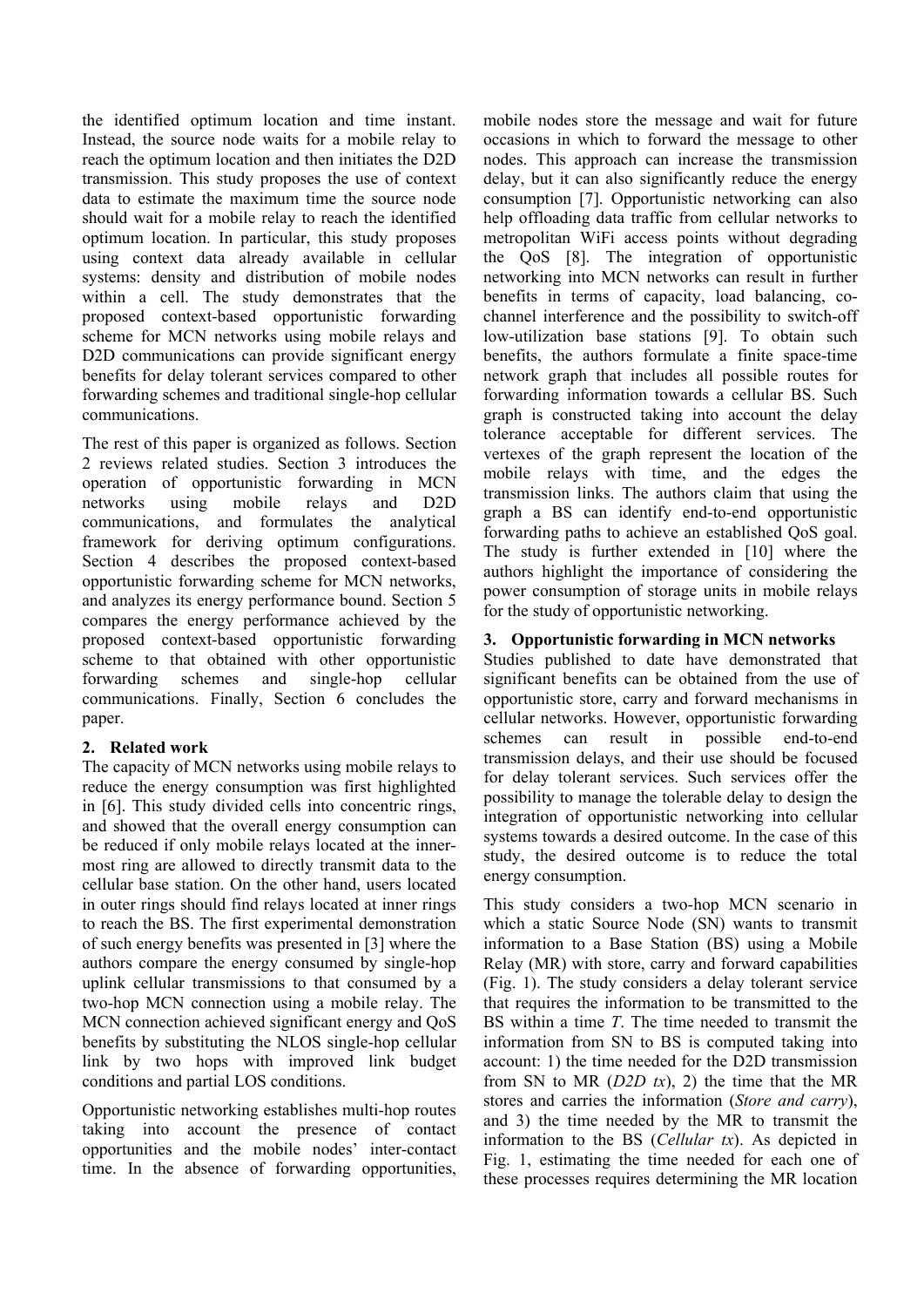at which the D2D transmission should start (*Opt\_Xi*), and the MR location at which the cellular transmission should start (*Opt\_Yi*). This section focuses then on estimating these two locations with the final objective to reduce the total energy consumption.



Fig. 1. 2-hop opportunistic MCN-MR scenario.

#### **3.1. Problem formulation**

A multi-objective constrained optimization problem is defined to identify the optimum MR location and the location at which the relay needs to start forwarding the information to the cellular network in order to minimize the overall energy consumption (eq.  $(1)-(4)$ ). The objective function shown in eq. (1) has been defined together with two constraints (eq. (2) and (3)) and the requirement that the BS receives the information before a service-dependent deadline *T* (eq. (4)). This deadline *T* is discretized in the optimization framework as  $\{\tau_0, \tau_1 \dots \tau_r\}$ .

$$
o.f: \min \left( \sum_{\tau=\tau_0}^{\tau_{b-1}} (E_{D2D} (d_{SN-MR}, \tau) + \tau \cdot (P_R + P_W)) + \\ \sum_{\tau_{c-1}}^{\tau_{c-1}} \tau \cdot P_{IDLE} + \\ \sum_{\tau=\tau_b}^{\tau_{c+m}} (E_{cell} (d_{MR-BS}, \tau) + \tau \cdot P_W) \\ st:
$$
\n(1)

$$
\sum_{\tau=\tau_0}^{\tau_{b-1}} TR_{D2D}\left(d_{SN-MR}\right) \cdot \tau \ge F \tag{2}
$$

$$
\sum_{\tau=\tau_c}^{\tau_{c+m}} TR_{cell}\left(d_{MR-BS}\right) \cdot \tau \ge F \tag{3}
$$

$$
0 \leq \tau_{_{0}} < \tau_{_{b-1}} < \tau_{_{b}} \leq \tau_{_{c-1}} < \tau_{_{c}} < \tau_{_{c+m}} \leq T \tag{4}
$$

The objective function (eq. (1)) is formulated considering the energy consumed by the *D2D tx* from SN to MR  $\mathbb{O}$ , the *Store and Carry* process  $\mathbb{O}$  and the *Cellular tx*  $\odot$  carried out by the MR. In  $\odot$ ,  $\int_{1}^{1} E_{D2D}(d_{\rm SN-MR},\tau)$ 0  $\sum\limits_{\tau_{b-1}}^{\tau_{b-1}}E_{_{D2D}}(d_{_{SN-MR}},$  $\tau = \tau$  $\sum_{\tau=\tau_0}^{t_{b-1}} E_{D2D} (d_{SN-MR}, \tau)$  is the energy consumed in the

D2D transmission between SN and MR within the time interval  $\{\tau_0, \tau_1 \dots \tau_{b-1}\}$ , and considering that SN and MR are separated by  $d_{SN-MR}$  at *τ*.  $\sum_{k=1}^{t_{b-1}} \tau \cdot (P_k + P_w)$  $\epsilon$  $\sum^{\tau_{b\!-\!1}}\tau\!\cdot\! \big(P_{\!R}+P_{\!W\!R}$  $\tau = \tau$ τ j.,  $\sum_{\tau=\tau_0}^{\infty} \tau \cdot (P_R + P_W)$  represents

the storage power consumption at the SN while transmitting the information, and the storage power consumption at the MR while receiving the information during the D2D transmission [10]. In  $\oslash$ ,

 $\sum^{\tau_{c-1}}\tau\cdot P_{_{IDLE}}$ *b*  $\tau = \tau$ τ i,  $\sum_{\tau=\tau_{\iota}}^{\infty} \tau \cdot P_{\text{DLE}}$  represents the power consumption at the

MR when the node stores and carries the information while moving towards the BS [10]. This process takes place within the time interval  $\{\tau_b, \tau_{b+1} \dots \tau_{c-1}\}$ . Finally,

$$
\sum_{\tau=r_c}^{r_{c+m}} E_{cell}(d_{MR-BS}, \tau)
$$
 represents in  $\mathbb{Q}$  the energy

consumed in the cellular transmission from MR to BS within the time interval  $\{\tau_c, \tau_{c+1} \dots \tau_{c+m}\}$ , and considering that MR and BS are separated by *dMR-BS* at

*τ*.  $\sum^{\tau_{\text{c}} \cdot m}$  *τ* · *P<sub>W</sub>*  $\tau = \tau$ τ  $\sum_{\mu}^{\infty} \tau \cdot P_{\mu}$  represents the storage energy consumption  $\overline{a}$ 

at MR while transmitting the information to the BS during the time interval  $\{\tau_c, \tau_{c+1} \dots \tau_{c+m}\}$  [10].

The objective function is complemented with two constraints for the message (of size *F*) to be completely transmitted in the D2D (eq.  $(2)$ ) and cellular (eq.  $(3)$ ) transmissions.  $TR_{D2D}$  and  $TR_{cell}$  represent the D2D (from SN to MR) and cellular transmission (from MR

to BS) rates respectively.  $\sum_{i=1}^{t_{b-1}} TR_{D2D}(d_{SN-MR})$  $\mathbf 0$ 2  $\sum\limits_{\tau_{b-1}}^{\tau_{b-1}}TR_{D2D}\big(d_{\tiny{SN-MR}}\big)$  $\tau = \tau$  $\sum_{\tau=\tau_0}^{t_{b-1}} TR_{D2D}(d_{SN-MR}) \cdot \tau$  in eq.

(2) represents then the data transmitted in the D2D connection between SN and MR within the time interval  $\{\tau_0, \tau_1, \ldots, \tau_{b-1}\}$ , and considering that SN and MR are separated by  $d_{SN-MR}$  at *τ*.  $\sum_{i \text{cm}}^{t_{c+m}} TR_{cell}(d_{MR-RS})$ *c*  $\sum^{\tau_{c+m}} T R_{cell} \big( d_{\textit{MR-BS}}$  $\tau = \tau$  $\sum_{\tau=\tau_c}^{\tau_{c+m}} TR_{cell}(d_{MR-BS}) \cdot \tau$  in eq.

(3) represents the data transmitted in the cellular communication from MR to BS within the time interval  $\{\tau_c, \tau_{c+1} \dots \tau_{c+m}\}$  considering that MR and BS are separated by  $d_{MR-BS}$  at *τ*. The last constraint (eq. (4)) guarantees for the derived solution that the end-to-end transmission is completed before the service-dependent deadline *T*.

The defined optimization framework (eq. (1) to (4)) allows identifying the optimum 2-hop opportunistic MCN configuration that minimizes the overall energy consumption. For a given location of the SN, the optimization problem derives the time instances *τ0*, *τb-1*; *τb*, *τc-1*; and *τc*, *τc+m* at which the *D2D tx*, *Store and Carry* and *Cellular tx* processes take place, respectively. This is in fact equivalent to identifying the optimum mobile relay location (*Opt*  $X_i$  in Fig. 1) and the location at which the relay needs to start forwarding the information to the cellular network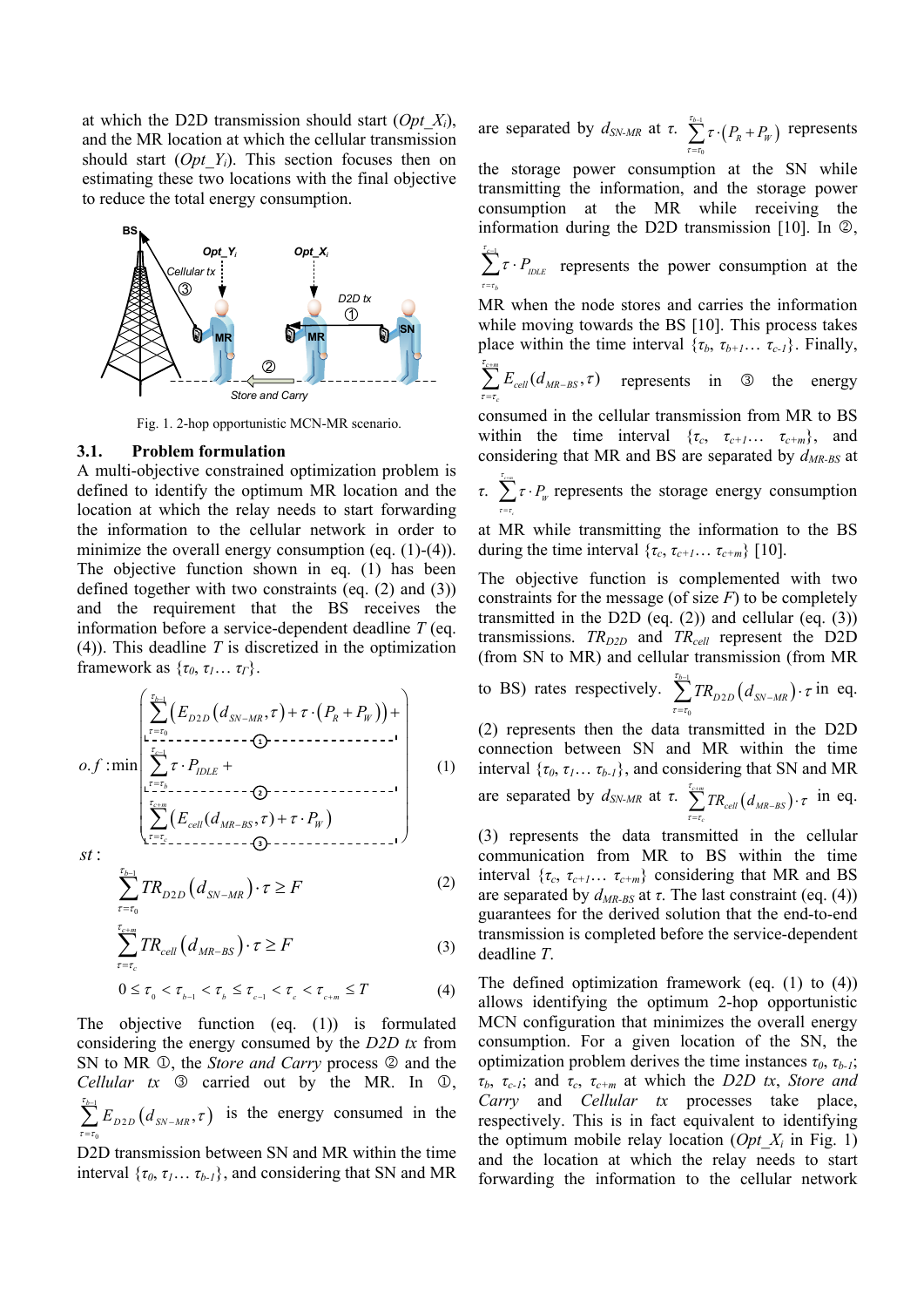(*Opt Y<sub>i</sub>* in Fig. 1) in order to minimize the overall energy consumption. The optimization process (represented by *ϑ*) can then be expressed as follows:

$$
[\tau_{0}, \tau_{b-1}, \tau_{b}, \tau_{c-1}, \tau_{c}, \tau_{c+m}; Opt\_X_{i}, opt\_Y_{i}] =
$$
  
arg min $(\mathcal{G}(F, T, TR_{D2D}, TR_{cell}, E_{D2D}, E_{cell}, P_{R}, P_{W}, P_{DLE}))$  (5)

#### **3.1.1. Transmission energy consumption**

This study models the energy consumed in the transmissions between SN and MR, and between MR and BS, using the urban WINNER propagation model [11]. The study also considers that the signal power level at the receiver can be computed as:

$$
P_R = G_T + G_R + P_T - PL \tag{6}
$$

where  $G_T$  and  $G_R$  represent the transmitter and receiver antenna gain,  $P_T$  is the transmission power, and PL is the propagation loss. The transmission energy consumption is here computed considering that the transmission power  $(P_T)$  is the necessary one to guarantee that the receiver's signal power level  $(P_R)$  is equal to the threshold required for a successful communication between two nodes. It is then possible to estimate the transmission power under LOS conditions using the WINNER propagation model:

$$
P_{T}^{LOS}(d) = \begin{cases} \frac{P_{R} \cdot 10^{4.1} \cdot (f/5)^{2}}{G_{T} \cdot G_{R}} d^{2.7} & \text{if } d < d_{bp} \\ \frac{P_{R} \cdot 10^{4.1} \cdot (f/5)^{2}}{G_{T} \cdot G_{R} \cdot d_{bp}^{1.73}} d^{4} & \text{if } d \ge d_{bp} \end{cases}
$$
(7)

where *d* is the separation distance between the transmitter and receiver (in meters),  $d_{bp} = 4(h_T - 1)(h_R -$ 1)/ $\lambda$  is the breakpoint distance ( $h_T$  and  $h_R$  are the transmitter and receiver antenna heights, and *λ* is the carrier wavelength, all of them in meters), and *f* is the carrier frequency in GHz.

The energy consumed in the D2D  $(E_{D2D})$  and MR to BS cellular (*Ecell*) transmissions under LOS can then be expressed as:

$$
E(d) = (e_r + e_t + e_{LOS}(d)) \cdot TR \tag{8}
$$

where  $e_t$  and  $e_r$  represent the energy consumption per bit in the transmitter and receiver electronics respectively, and *TR* is the transmission rate ( $TR_{D2D}$  or *TRcell*). *eLOS* represents the transmission energy consumption per bit under LOS conditions and is equal to  $P_T^{LOS}/TR$ . A similar process can be followed to estimate the NLOS transmission energy consumption.

#### **3.1.2. Storage energy consumption**

As recommended in [10], this study considers the energy consumed by storage units in mobile relays. Data packets received from wireless interfaces are automatically stored in the DRAM storage unit. The data packets could be transferred to internal units such as NAND flash to reduce energy consumption. This

decision usually depends on the time that the information is stored, and the transfer speed and power cost. If the information is transferred from DRAM to NAND, it must be transferred back to the DRAM when the mobile device decides to start any transmission process (*D2D tx* or *Cellular tx*). This work considers that the information is always transferred from DRAM to NAND flash (it is out of the scope of this paper to determine when it is worth transferring data from DRAM to NAND). As a result, the power state transitions of the two storage units needs to be considered when computing the storage energy consumption. These state transitions are depicted in Fig. 3 [10].  $P_R$  includes the power consumed by the DRAM and NAND flash when these storage units Read (*R*) and Write (*W*) the information, as well as the power consumed for transferring the information from DRAM to NAND flash at speed *Transf DF*. *P<sub>IDLE</sub>* includes the power consumed by the NAND flash that is storing the information in *Idle* state, and the power consumed by the DRAM that is in *Idle\_self-refresh* state. Finally,  $P_W$  is the power consumed by the two storage units when they transfer the information back to the DRAM for transmission at speed *Trans\_FD*.



Fig.2. Transition states of the storage units as a function of the time when the data is transferred from DRAM to FLASH, and sent back to DRAM [10].

## **3.2. Evaluation scenario**

The numerical resolution of the analytical framework described in the previous section is done considering the parameters summarized in Table I. The evaluation considers LTE at 2GHz for the cellular transmissions, and IEEE 802.11g at 2.4GHz for the D2D transmissions<sup>1</sup>. These technologies have been selected based on the availability of the necessary models. In any case, the conclusions reported in this study are not dependent on the selected radio access technologies. Following the model reported in [12], the LTE transmission rate for the cellular link between MR and BS can be approximated as:

 $TR_{cell}(d) = r(N_{PRB}, l_{MCS}) \cdot (1 - p_{BLER}(N_{PRB}, l_{MCS}))$  (9) where  $r(N_{PRB}, l_{MCS})$  is defined in [12] as the maximum instantaneous data rate achievable by the user on

<sup>&</sup>lt;sup>1</sup> 3GPP considers 802.11 technologies as well as cellular technologies (e.g. LTE-Direct) for device-to-device communications [1].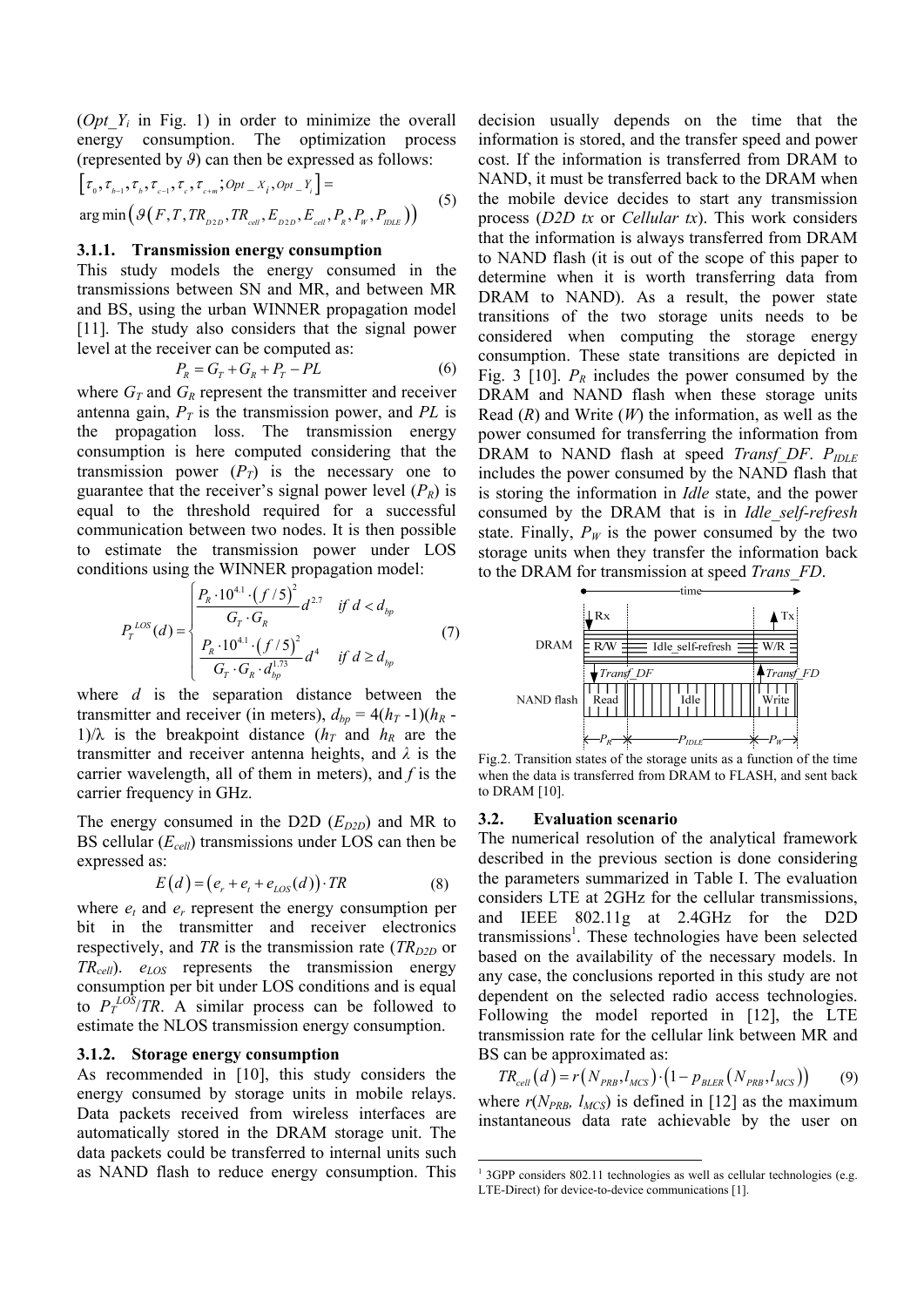frequency chunk of size *N<sub>PRB</sub>* Physical Resource Blocks (PRB) and modulation and coding scheme (MCS) index  $l_{MCS}$ .  $N_{PRB}$  has been set to 6 as in [13] and following the 3GPP guidelines in [14]. In addition,  $p_{BLER}(N_{PRB}, l_{MCS})$  is the Block Error Rate (BLER) experienced for an allocation size of  $N_{PRB}$  and MCS index  $l_{MCS}$ . As established in [12], this study considers a target BLER of 10% that coincides with that for the reported CQI values as described in the 3GPP physical layer procedures [15]. This study considers 15 MCS indexes (coinciding with the available CQI indexes in LTE) that are set according to the distance (*d*) between the MR and the BS (more robust MCS are needed as the distance to the serving BS increases)<sup>2</sup>. MCS indexes for the allocated *N<sub>PRB</sub>* are finally mapped to the Transport Block Size (TBS) indexes  $(l_{TBS})$  using the table reported in [15]. The  $r(N_{PRB}, l_{MCS})$  can then be calculated as:

$$
r(N_{PRB}, l_{MCS}) = TBS / T_{TBS}
$$
\n(10)

where  $T_{TBS}$  is the TBS duration which is equal to 0.5ms in LTE.

Using the model reported in [16], the IEEE 802.11g transmission rate for the D2D link between SN and MR can be expressed as follows:

 $TR_{p2D}(d) = DataRate(d) \cdot Eff \cdot (1 - PER(d))$  (11)

where *DataRate*, *PER* and *Eff* represent the IEEE 802.11g transmission mode, Packet Error Ratio and channel efficiency, respectively. *d* is the distance between the transmitter and receiver (in meters). IEEE 802.11g defines twelve possible combinations of modulation and coding schemes that result in the set of data rates: {54, 48, 36, 24, 18, 12, 9, 6; 11, 5.5, 2, 1} Mbps. The data rate control algorithm dynamically selects the IEEE 802.11g data rate based on the link quality conditions. The IEEE 802.11g *DataRate* model used in this study has been empirically derived by the authors in [17]:

$$
DataRate\left(a\right) = \begin{cases} 54 & d < 78.47m \\ \frac{1}{78.47} - \frac{1}{270.85} & 78.47m \le d < 270.85m \\ 0 & 270.85m \le d \end{cases}
$$
(12)

(12) indicates that the IEEE 802.11g *DataRate* is set to 54Mbps at short distances. More robust data rates are then used with increasing distances between SN and MR. The IEEE 802.11g *PER* model has also been empirically derived [17]:

$$
PER\left(d\right) = \frac{0.75}{1 + e^{-0.019 \cdot \left(d - 115.15\right)}}\tag{13}
$$

(13) indicates that the PER augments with the distance (*d,* in meters) between transmitter and receiver (despite using more robust modulation and coding schemes (12)), although an upper PER limit (0.75) is reached. The IEEE 802.11g channel efficiency (*Eff*) represents the effective time that the 802.11g channel is used to transmit data, and depends on the transmission time of data packets  $(t_d)$  and ACK packets  $(t_{ack})$ , the contention period (*tcont*), and the inter-frame guard times (*DIFS* and *SIFS*) [16]:

$$
Eff = \frac{t_d}{DIFS + t_{cont} + t_d + SIFS + t_{ack}}
$$
(14)

The energy consumption values for the DRAM and NAND flash storage units have been obtained from [18] and [19] respectively. The energy consumed per bit in the transmitter and receiver electronics  $(e_t$  and  $e_r$ ), and the power reception threshold  $(P_R)$ , have been obtained from [10]. The scenario considers the MR is in line with the SN, and moving towards the BS with a speed *v* of 2m/s. The SN needs to transmit to the BS a 10Mb (*F*) file before a 100s deadline *T* [9].

Table I. Evaluation parameters

| Parameter                                              | <b>Description</b>                                                              | Value                                                     |
|--------------------------------------------------------|---------------------------------------------------------------------------------|-----------------------------------------------------------|
| R                                                      | Cell radius                                                                     | 1000m                                                     |
| $\mathcal V$                                           | Mobile nodes' speed                                                             | 2m/s                                                      |
| $\overline{F}$                                         | File size                                                                       | 10Mb                                                      |
| T                                                      | Transmission deadline                                                           | 100s                                                      |
| $G_T$ , $G_R$                                          | Transmitter and receiver antenna<br>gain                                        | 1                                                         |
| $e_t, e_r$                                             | Energy consumed per bit by the<br>transmitter/receiver                          | $50 \times 10^{-9}$ J/b                                   |
| $P_R$                                                  | Power reception threshold                                                       | $-52dBm$                                                  |
| $h_{SN}$ , $h_{MR}$ , $h_{RS}$                         | Antenna height of SN, MR and BS                                                 | 1.5m, 1.5m,<br>10 <sub>m</sub>                            |
| DRAM $P_R$ , $P_W$ ,<br>$P_{\text{Idle}}$ self-refresh | DRAM power consumed for<br>Reading, Writing and in Idle self-<br>refresh state  | $252mW$ .<br>252mW.<br>1.35mW                             |
| NAND Eff <sub>Read</sub> ,<br>$Eff_{Write}, P_{Idle}$  | NAND efficiency for Reading and<br>Writing, and Power consumed in<br>Idle state | $1.83 \text{nJ/b}$ .<br>$11.92 \text{nJ/b}$ ,<br>$0.4m$ W |
| Transf DF,<br>Transf EF                                | Transfer speed from the DRAM to<br>the NAND flash and vice versa                | $4.85$ MiB/s,<br>927.1 KiB/s                              |

# **3.3. Optimum configuration of opportunistic forwarding in MCN networks**

The optimization problem presented in Section 3.1 has been solved for all possible distances between SN and BS. Fig. 3-left shows the optimum MR location at which to start the D2D transmission as a function of the distance between SN and BS (labeled 'Optimum'). The MR location is represented by means of the distance between SN and MR. For example, if SN is located 400m away from the BS, the MR should be ideally located 50m away from the SN in the direction of the BS in order to minimize the total energy consumption. Fig. 3-left shows that the distance between SN and the optimum MR that minimizes the

<sup>&</sup>lt;sup>2</sup> The cell is divided into 15 equally spaced and concentric rings identified by the MCS indexes.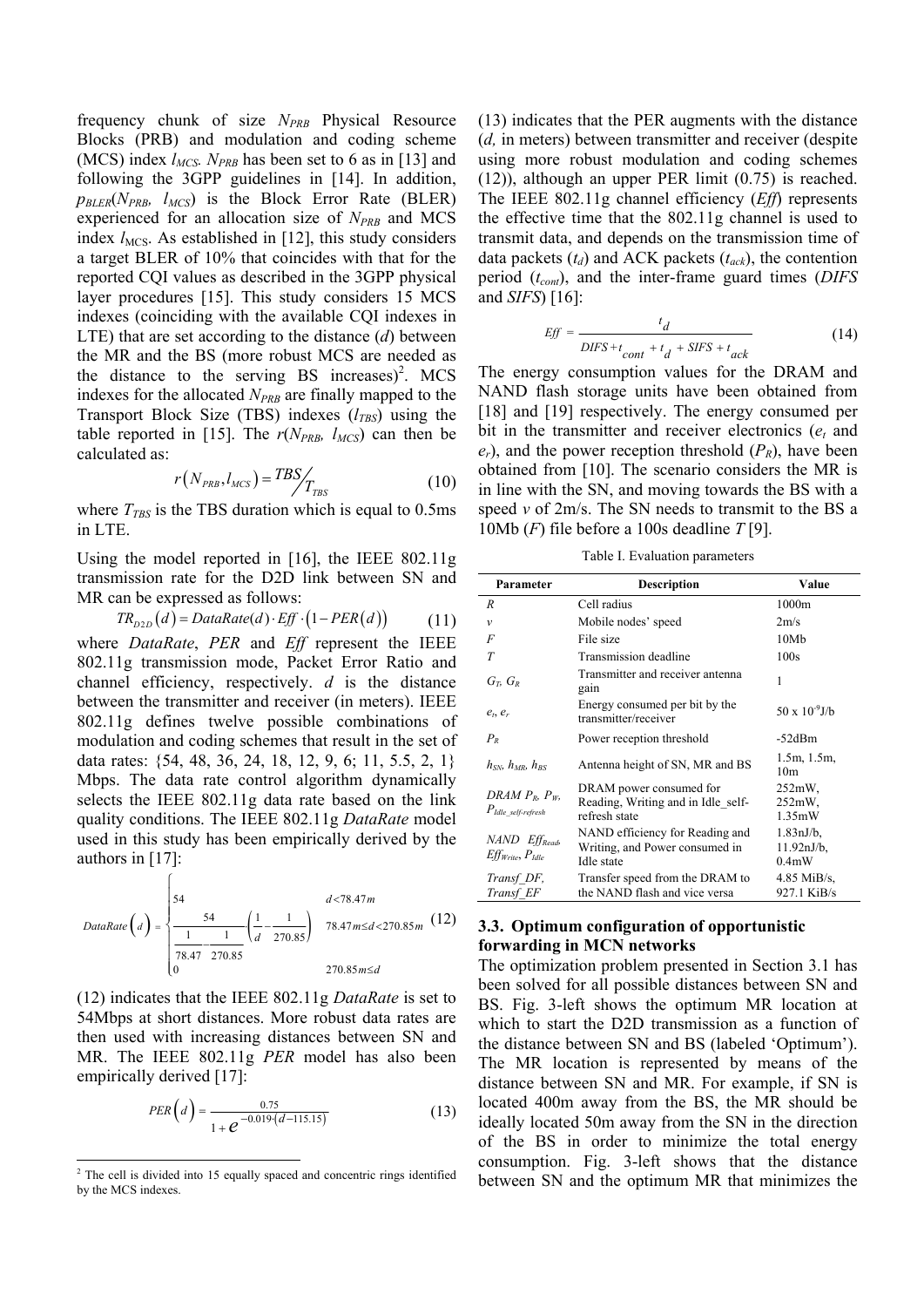energy consumption increases with the distance between SN and BS. This is to reduce the distance at which the MR starts forwarding the information towards the BS (and therefore the cellular transmission energy consumption). However, the *D2D tx* energy consumption increases as the MR is selected closer to the BS. As a result, the distance between SN and the optimum MR location only increases when the energy saving of the *Store and Carry* process (that allows reducing the cellular transmission distance from MR to BS) can compensate the increase in the *D2D tx* energy consumption. Fig. 3-left shows a small augment in the MR location when the SN is located very close to the BS. This is because the optimum MR does not store and carry the information when the SN is close to the BS (further details are provided below), and therefore the SN selects a MR as close as possible to the BS. The energy consumption levels for the D2D transmission from SN to the optimum MR location are reported in Fig. 3-right in logarithmic scale as a function of the distance between SN and BS. The increasing distances between SN and the optimum MR location (Fig. 3-left) result in that the *D2D tx* energy consumption levels increase with the distance between SN and BS.



Fig. 3. *D2D tx*: optimum MR location (left) and D2D transmission energy consumption (right).

To demonstrate how important is to adequately select the MR, Fig.3 also shows the results obtained with a scheme in which the SN selects the MR that provides the higher progress towards the BS [20]. This scheme is referred to as 'MR closest to BS' in this paper. For a fair comparison, a similar optimization process to that reported in Section 3.1 is conducted for this scheme. The optimization process derives for this scheme the MR location that provides the highest progress towards the BS and the location at which the MR should start forwarding the information to the BS. In this case, if the SN is located 400m away from the BS, the MR should be located 230m away from the SN in the direction towards the BS (Fig. 3-left). The higher D2D transmission distances of the 'MR closest to BS' scheme with respect to the 'Optimum' proposal (Fig. 3-left) result in the significant increase in the *D2D tx* energy consumption depicted in Fig. 3-right.



Fig. 4. *Store and Carry* (SC): time the MR stores and carries the information while moving towards the BS (left) and SC energy consumption (right).

Once the *D2D tx* from SN to the optimum MR is completed, the MR needs to store and carry the information towards the BS from the location identified in Fig. 3-left. Fig. 4-left shows the time that the optimum MR stores and carries (SC) the information in order to minimize the total energy consumption ('Optimum' in Fig. 4). Fig. 4-left shows that if an SN is located 400m away from the BS, the optimum MR needs to store and carry the information for 96s before transmitting it to the BS using cellular communications. The obtained results indicate that when the SN is close to the BS, the optimum MR does not need to store and carry the information. The MR should instead forward it to the BS as soon as received from the SN. This is because the energy consumption of the store and carry process does not compensate the energy savings resulting from forwarding the information at distances closer to the BS. Despite the fact that the optimum MR does not store and carry the information, the results depicted in Fig. 4-right shows non null SC energy consumption levels when SN is close to the BS. This is because the SC energy consumption also includes the storage energy consumption at SN and MR while transmitting and receiving the information  $(P_R \text{ and } P_W)$ . As the distance from SN to the BS increases, the optimum MR needs to store and carry the information so that its cellular transmission starts closer to the BS where higher cellular data rates are possible. However, for high distances between SN and BS, the time the MR stores and carries the information to minimize the total energy consumption slightly decreases. The results depicted in Fig.4-right also show that the SC energy consumption levels increase with the distance between SN and BS. These two effects are due to the increase in the time needed to complete the D2D (Fig. 3-left) and cellular transmissions (Fig. 5-left). Fig. 5-left shows the time the optimum MR needs to transmit the information to the BS using its cellular radio interface, while Fig. 5-right reports the resulting cellular transmission energy consumption levels.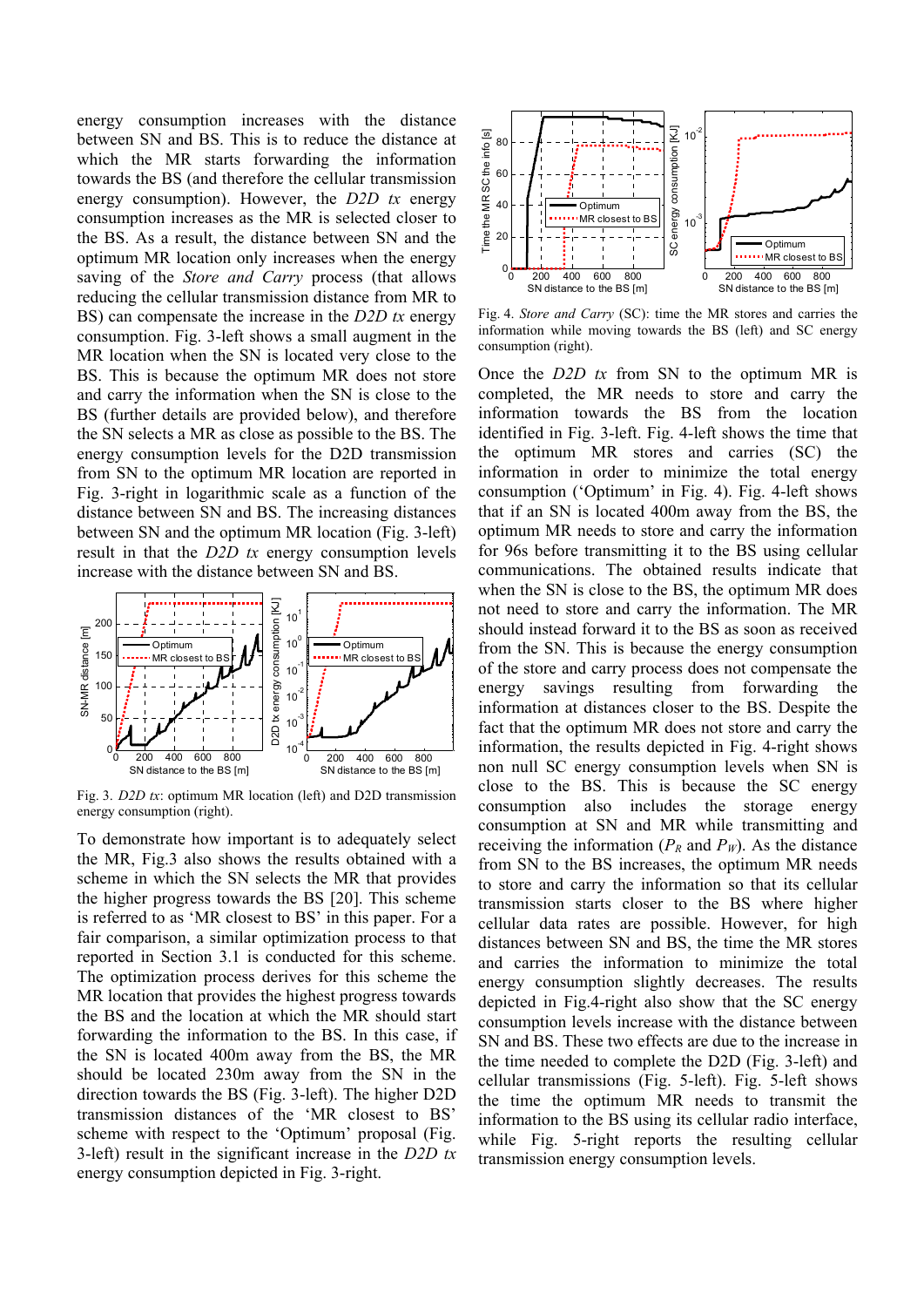

Fig. 5. *Cellular tx*: time the MR requires to transmit the data to the BS (left) and energy consumption (right).

The impact of selecting the MR that provides the highest progress towards the BS ('MR closest to BS' in Fig. 4) on the *Store and Carry* process is twofold. First, the time the MR stores and carries the information (Fig.4-left) is reduced compared with the optimum configuration ('Optimum'). For example, if SN is located 400m away from the BS, the time the MR stores and carries the information is reduced to 59s. Second, the SC energy consumption levels (Fig.4 right) increase compared to the optimum configuration despite reducing the time the MR stores and carries the information (Fig. 4-left). These two trends are observed because of the higher time necessary for finishing the *D2D tx* from SN to MR when MR is selected as close as possible to the BS (Fig. 3-left). This reduces the time needed to upload the information to the BS (Fig. 5-left), and therefore the cellular transmission energy consumption (Fig. 5-right). However, it also results in shorter times available for the MR to store and carry the information, and therefore increases the energy consumption at SN and MR while transmitting and receiving the information  $(P_R \text{ and } P_W)$ , respectively.



Fig. 6. Total energy consumption.

Using the configurations illustrated in Figures 3, 4 and 5, the optimum MR location ('Optimum') results in significant total energy savings for the end-to-end transmission of the file before *T* from SN to BS (Fig. 6). On average, the total energy consumption can be reduced by 92% when using the derived optimum configuration for opportunistic MCN communications with respect to the 'MR closest to BS' approach. The lower cellular transmission energy consumption levels (Fig. 5-right) obtained when selecting the MR as close as possible to the BS cannot compensate the higher D2D transmission (Fig. 3-right) and SC (Fig. 4-right) energy consumption levels. The obtained results clearly demonstrate the need to adequately configure opportunistic MCN communications to achieve the desired objectives in terms of energy efficiency.

For comparative purposes, the energy consumption of single-hop cellular communications has also been evaluated and is reported in Fig. 6. The '1-hop cellular' configuration refers to the case in which the static SN transmits the file directly to the BS. In the '1-hop Direct-contact' configuration, the SN is mobile, and can store, carry and forward the information to the BS without using a mobile relay; this scheme is usually referred to as Direct-contact in the literature [21]. For a fair comparison, the '1-hop Direct-contact' configuration follows a similar optimization process to that reported in Section 3.1 to derive the optimum location at which the moving SN should start forwarding the information to the BS in order to minimize the total energy consumption. The obtained results show that when SN is very close to BS, there are no energy benefits from using opportunistic MCN communications compared to single-hop cellular schemes. However, as the distance increases, an optimum configuration of opportunistic MCN communications can significantly reduce the total energy consumption compared to single-hop cellular schemes; please note that energy consumption levels in Fig.6 are shown in logarithmic scale. For example, when SN is 200m away from the BS, the optimum configuration ('Optimum') reduces the total energy consumption by approximately 75% compared to traditional single hop cellular communications ('1-hop cellular'). The reduction augments to approximately 98% at the cell edge. The Direct-contact scheme ('1 hop Direct-contact') reduces the total energy consumption compared to traditional single-hop cellular communications (on average by 85%), but cannot achieve the total energy consumption levels than an optimum configuration of opportunistic MCN communications can reach. In fact, such optimum configuration can reduce the total energy consumption by up to 85% (on average by 77%) compared to the Direct-contact scheme.

#### **4. Context-based opportunistic forwarding**

The previous study has identified optimum configurations for 2-hop opportunistic MCN communications. In particular, the study has identified the optimum MR location and the location at which the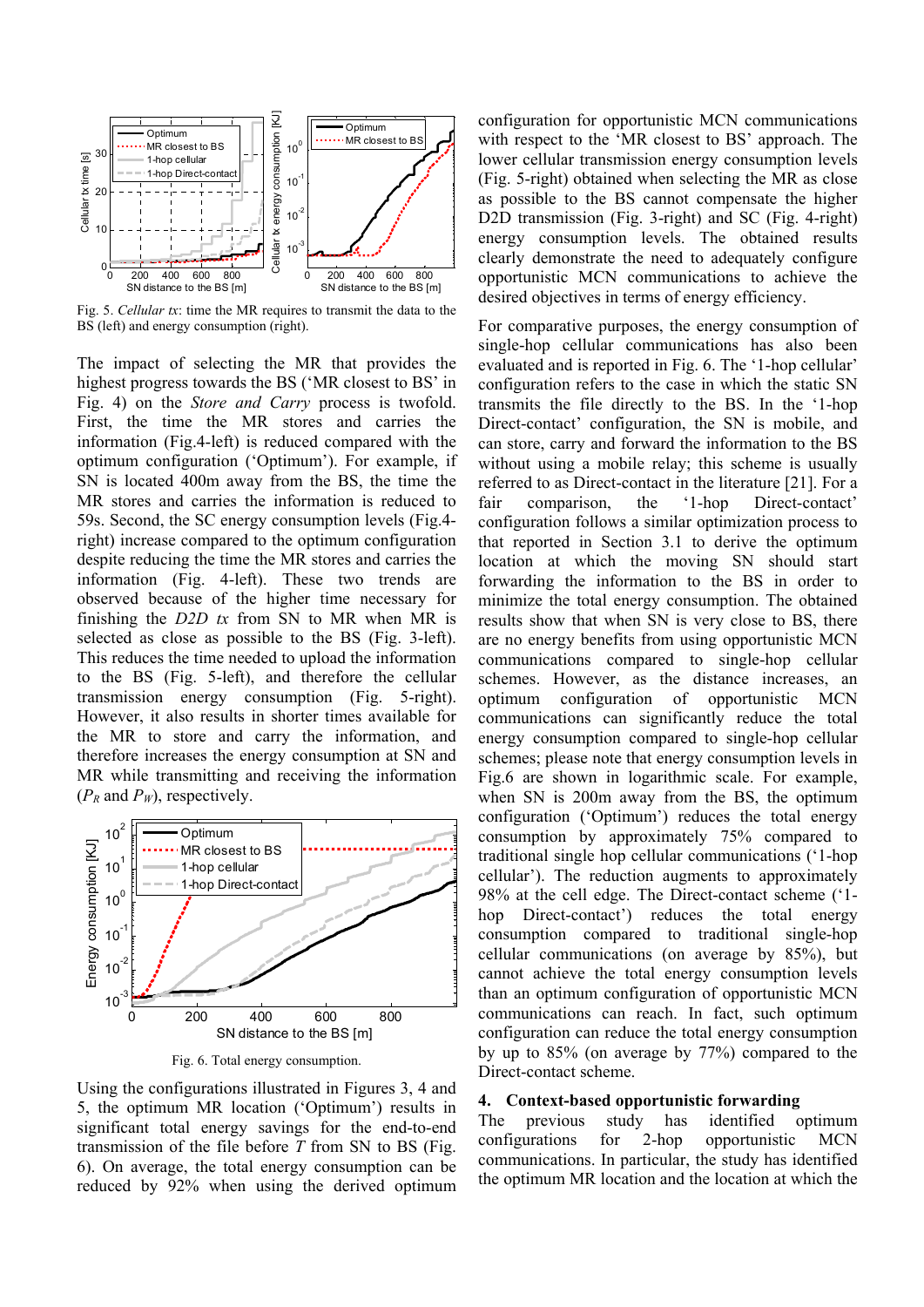MR should start forwarding the information to the BS in order to minimize the overall energy consumption. The optimum configuration can help establish an energy-efficiency performance bound. However, it is hardly likely that in a real scenario a MR can be found at the identified optimum location and time instant. Suboptimum solutions are therefore needed to select an MR. This section presents an alternative context-based opportunistic forwarding scheme that uses the optimum MR location identified in Section 3, but delays the start of the *D2D tx* until a MR is found at the identified optimum location. This approach improves the feasibility of the proposed context-based opportunistic forwarding scheme compared to the optimum configuration since it does not require a MR to be located exactly at the identified optimum location and time instant.



Fig. 7. Optimum and suboptimum ('Context-based') configurations of 2-hop opportunistic MCN communications.

The space-time graph shown in Fig. 7 is used to represent and compare the 2-hop opportunistic MCN operation for the optimum configuration identified in Section 3 ('Optimum'), and the new suboptimum approach that delays the *D2D tx* until a MR reaches the identified optimum location ('Context-based'). For the optimum configuration, the *D2D tx* between *SNi* and the optimum MR located at *Opt*  $X_i$  starts at time instant  $\tau_0$ . The MR stores and carries the information from *Opt*  $X_i$  until it reaches the *Opt Y<sub>i</sub>* location at time instant  $\tau_c$ , and initiates the *Cellular tx*. The suboptimum configuration considers the scenario in which *SNi* cannot find a MR at the optimum location (*Opt X<sub>i</sub>*) and time instant  $\tau$ <sup>0</sup>. In this case, the proposed suboptimum scheme delays the *D2D tx* until a MR arrives at *Opt*  $X_i$ . We denote as *t* the time  $SN_i$  should delay the *D2D tx* to guarantee a MR reaches the identified optimum location (additional details are presented below). When such node reaches the optimum location, *SNi* can start the *D2D tx*. After storing and carrying the information, MR would start the *Cellular tx* to the BS. However, since the transmission has to end before the deadline *T*, and the suboptimum scheme has delayed the start of the D2D transmission, the start of the forwarding process to the cellular BS cannot start at the  $Opt\ Y_i$  location and time *τc* but instead at location *Y'i* (note that is further away to the BS than *Opt\_Yi*) and time *τ'c*.

# **4.1. Definition**

The suboptimum scheme requires SN to delay the *D2D tx* for *t* seconds until a MR reaches the optimum MR location identified in Section 3. The definition of this time *t* is subject to the fulfillment of the following two conditions. First, it is necessary to guarantee with certain probability that at least one MR reaches the identified optimum MR location before *t* seconds elapse. This paper proposes to identify and establish the probabilistic requirement using context information that can be extracted from cellular networks (statistical information about the spatial density and distribution of mobile nodes within a cell). The second condition is that the BS must still receive the complete file before the service-dependent deadline *T*, even if SN had to delay the *D2D tx* waiting until an MR reached the optimum MR location. This condition must be satisfied independently of whether SN has to exhaust or not the delay time *t* to find an MR at the identified optimum location. If these two conditions are not fulfilled, a satisfactory opportunistic MCN transmission is considered unfeasible, and SN should directly transmit the information to the cellular BS through a traditional single-hop cellular link.

# *a) Uniform distribution of nodes within the cell*

Based on the previous definition, *t* represents the time the SN needs to delay the start of the *D2D tx* in order to guarantee with certain probability the arrival of at least one MR at the identified optimum MR location. To determine its value, this study first considers that mobile devices are uniformly distributed within the cell. Using the Poisson distribution, the probability that a MR reaches the identified optimum MR location can be calculated as follows [22]:

$$
P_{Opt\_X_i} = P(x > 0; \mu^*t) = 1 - P(x = 0; \mu^*t) =
$$
  

$$
1 - \frac{(\mu^*t)^0 \cdot \exp(-\mu^*t)}{0!} = 1 - \exp(-\mu^*t), \forall Opt\_X_i \in (1, ..., R)
$$
 (15)

where  $\mu$ <sup>'</sup> represents the average arrival rate of MRs to the identified optimum MR location (actually to any location within the cell) and *t* corresponds to the interarrival delay time (or the time to the next arrival of a MR to the identified location).  $\mu'$  is computed using the average number of MRs  $(\mu)$  uniformly distributed within a cell of radius *R* and the nodes' speed *v*:

$$
\mu' = \frac{\mu \cdot \nu}{R} \tag{16}
$$

The time *t* that guarantees with probability  $\delta$  the arrival of a MR at the identified optimum MR location *Opt\_Xi* can be expressed as shown in (18):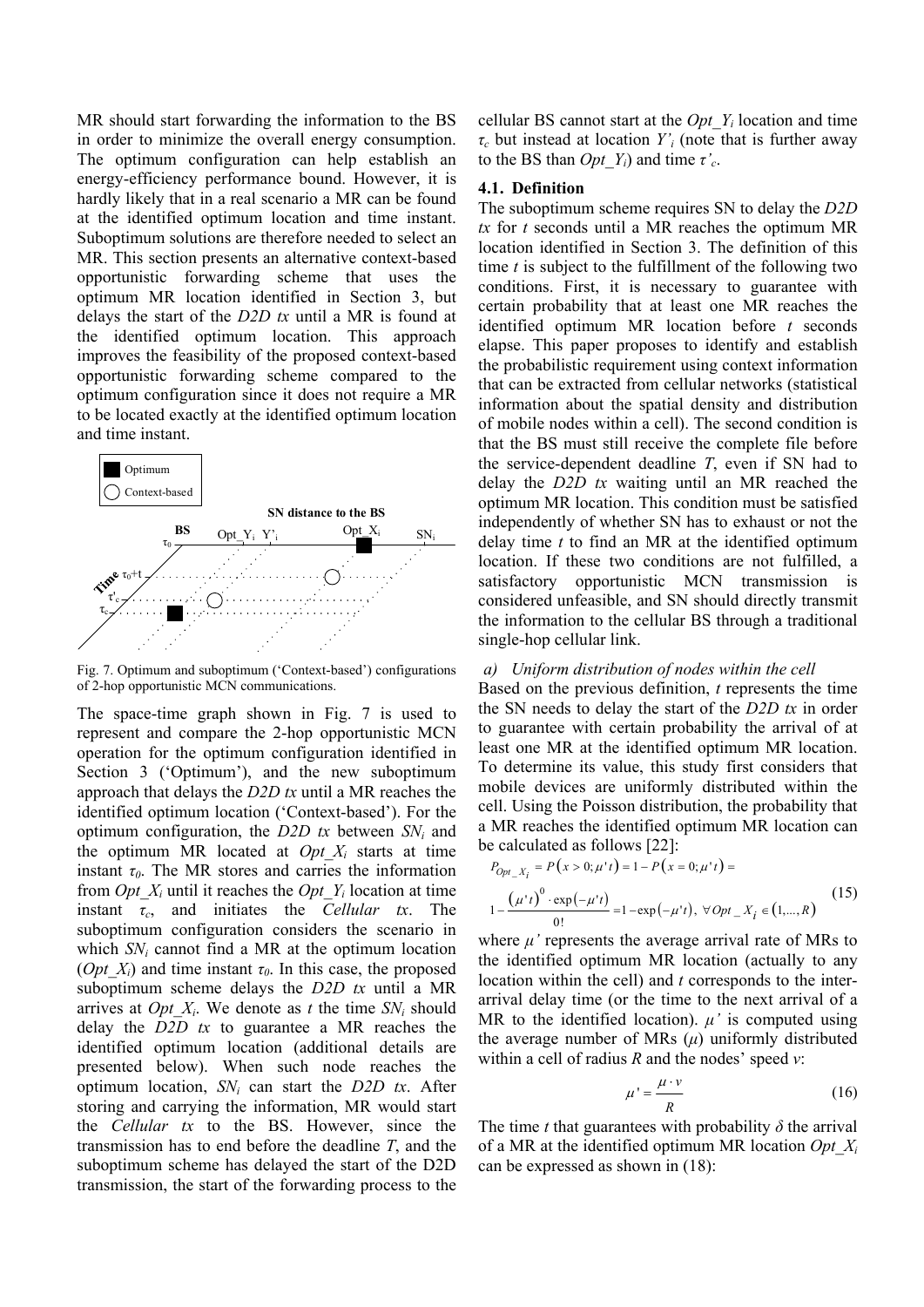$P_{Opt\_X_i} = 1 - \exp(-\mu \cdot t) = \delta$  (17)

$$
t = \frac{R \cdot \ln(1 - \delta)}{-\mu \cdot \nu} \quad \text{iff} \quad \exists \ Y \text{'}_i = \underset{\tau \text{'}_{b-1} = \tau_{b-1} + t}{\text{arg min}} (\mathcal{G}(\ldots)) \tag{18}
$$

As shown in (18), the *D2D tx* delay *t* that guarantees the arrival of at least one MR at the identified optimum MR location is proportional to the cell radius (*R*) and inversely proportional to the average spatial density of nodes within the cell  $(\mu/R)$  and to the nodes' speed  $(v)$ . In addition, *t* increases with the probability *δ* guaranteeing the presence of the MR at the identified optimum MR location. It is important noting that the derived delay time *t* represents the worst case, i.e. the maximum time the SN should delay the *D2D tx* waiting for a MR to reach the optimum MR location. In this context, the delay time *t* can be defined if and only if (*iff*) the condition shown in (18) is also fulfilled. The condition requires that there exists a suboptimum solution  $Y_i$  of the optimization problem  $(\theta)$  presented in Section 3.1, considering that the *D2D tx* would finish at time instant  $\tau_{b-1}$ +*t* (the optimum configuration needs  $\tau_{h-1}$  to carry out the *D2D tx* from SN to MR). If this condition is met, it is possible to establish the communication with the BS through a 2-hop opportunistic MCN link. If the condition is not met, the SN will transmit the information directly to the BS through a traditional single-hop cellular link.

# *b) Non-uniform distribution of nodes within the cell*

The delay time *t* can also be computed when the distribution of users within the cell is non-uniform. Without loss of generality, this study considers a distribution in which the spatial density of nodes is higher close to the BS. This is actually a common assumption in the literature since it represents scenarios where BSs are deployed to provide coverage to frequently visited places. Following [23], the mathematical model of this non-uniform distribution has been represented by means of a truncated Normal distribution centered at the BS. The truncated Normal distribution can be expressed as follows [22]:

$$
P(x; s, \sigma, a, b) = \begin{cases} \phi\left(\frac{x-s}{\sigma}\right) & \text{if } x \in [a, b] \\ \sigma \cdot Z & \text{if } x \notin [a, b] \end{cases}
$$
 (19)

where  $\mathcal{O}(\xi)$  represents the probability density function of the standard Normal distribution. The Normal distribution of a random variable *x* with mean *s* and variance  $\sigma^2$  can be expressed as [22]:

$$
P(x; s, \sigma) = \frac{1}{\sqrt{2 \cdot \pi} \sigma} \exp\left(-\frac{(x-s)^2}{2\sigma^2}\right), \quad -\infty \le x < \infty \tag{20}
$$

In (19), *Z* is the Cumulative Distribution Function (CDF) difference at the upper  $(b \mid x \in [-\infty, b])$  and lower  $(a \mid x \in [a, \infty])$  bounds:

$$
Z = \Phi\left(\frac{b-s}{\sigma}\right) - \Phi\left(\frac{a-s}{\sigma}\right) \tag{21}
$$

being the CDF defined as:

$$
\Phi(x) = F(x) = P(X \le x) = \int_{-\infty}^{x} P(x; s, \sigma) dx \tag{22}
$$

The probability to find one MR at the identified optimum MR location *Opt\_Xi* can be calculated using (19) as:

$$
P_{Opt\_X_i} = \int_{Opt\_X_i - \frac{\mathcal{E}_i}{2}}^{Opt\_X_i + \frac{\mathcal{E}_i}{2}} P(x; s, \sigma, a, b) dx
$$
 (23)

where *ε* represents the spatial discretization unit. Considering that the average spatial density of nodes in the cell is equal to  $\mu/R$ , the average spatial density of nodes at *Opt X<sub>i</sub>* can then be computed as  $\mu_{Opt X_i}$  =  $(\mu/R) \cdot P_{\text{Opt }Xi}$ . Following the indications in [24], the truncated Normal distribution can be discretized into many Poisson distributions. This allows carrying out a similar analysis to that presented in (15)-(18) for the uniform distribution of nodes within the cell, and thereby calculating the time *t* the SN needs to delay the *D2D tx* to guarantee with probability  $\delta$  the arrival of a MR at the identified optimum location under nonuniform distribution of nodes within the cell. *t* can be calculated as follows:

$$
t = \frac{R \cdot \ln(1 - \delta)}{-\mu \cdot P_{Opt\_X_i} \cdot \nu} \quad \text{iff} \quad \exists Y'_{i} = \underset{r'_{b-1} = r_{b-1} + t}{\text{argmin}} (\mathcal{A}(\ldots)) \tag{24}
$$

It is important noting that  $(24)$  depends on  $P_{Opt X_i}$  and thus on the optimum MR location  $(Opt\ X_i)$  within the cell (it was not the case when nodes are uniformly distributed within the cell). The definition of (24) is also subject to the fulfillment of the condition that there exists a suboptimum solution of the optimization problem (*ϑ*) presented in Section 3.1. It this condition is not met, the SN transmits the file to the BS using a traditional single-hop cellular link.

#### **4.2. Worst-case conditions**

This section evaluates the worst-case performance of the proposed context-based opportunistic forwarding scheme considering the scenario characterized by the parameters summarized in Table I. The worst-case scenario in case of opportunistic transmissions is experienced when SN needs to delay the *D2D tx* for the full time *t*. In a real operation, it might happen that SN does not need always to delay the *D2D tx* by *t* seconds if a MR arrives earlier to the optimum MR location; this scenario will be evaluated in Section 5. The previous section showed that the *D2D tx* delay time *t* that guarantees with probability  $\delta$  (set to 0.8 in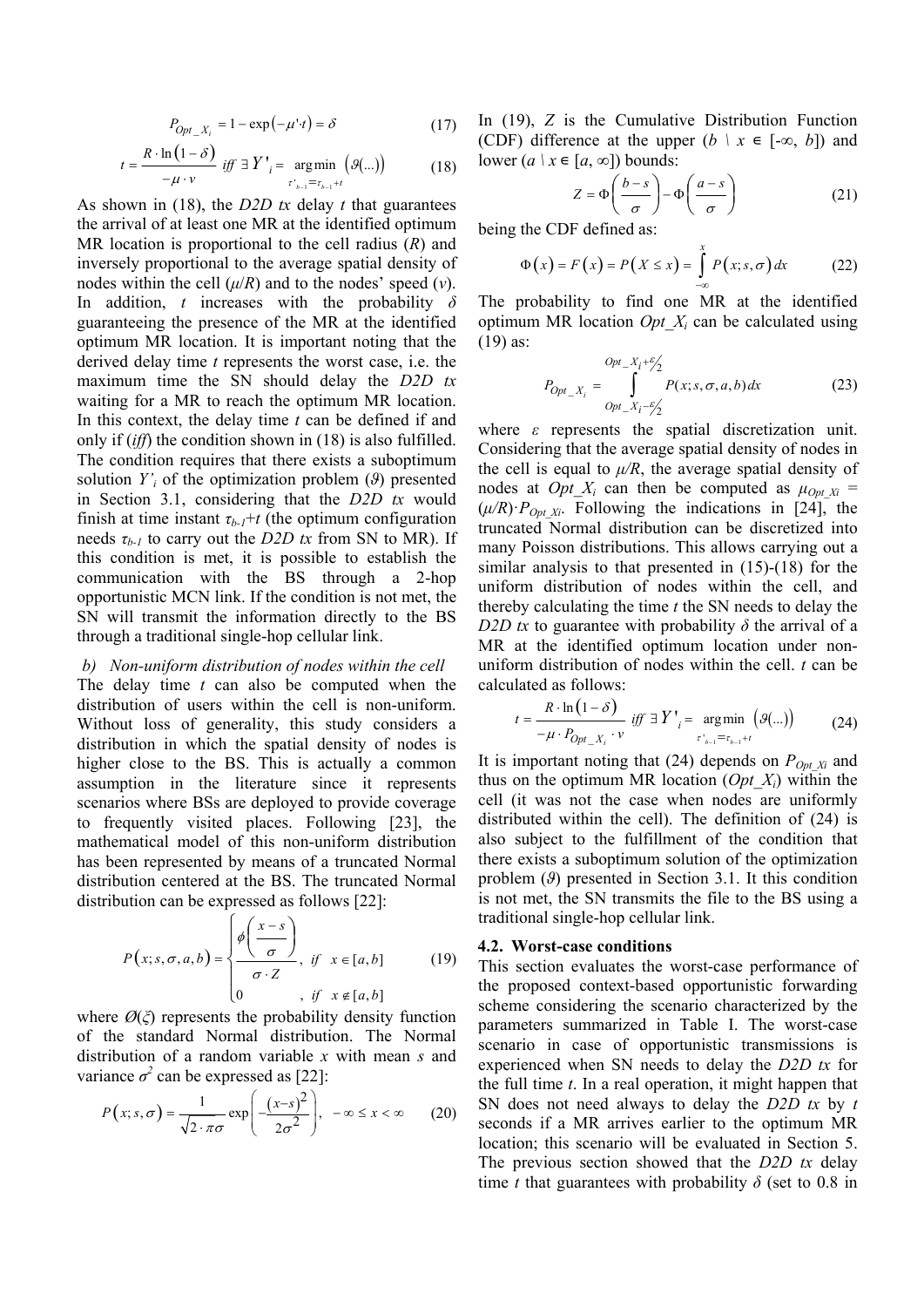this section) the arrival of a MR at the identified optimum location depends on the spatial density and distribution of nodes within the cell. The study here presented considers uniform and non-uniform distributions of nodes and different spatial densities of nodes  $(\mu/R = \{0.1, 0.05\}$  MRs/m) within the cell. In the case of a non-uniform distribution of nodes within the cell, this section considers a standard deviation *σ* equal to 300m (this means that approximately 68% of the nodes are located at distances closer to 300m to the BS with cell radius equal to 1000m).

Fig. 8 shows the time *t* the SN needs to delay the *D2D tx* waiting for a MR to arrive at the identified optimum MR location in the worst-case scenario. *t* is depicted as a function of the distance between SN and BS, and is computed following (18) and (24) for uniform and non-uniform distributions of nodes within the cell, respectively. The optimum MR location was reported in Fig. 3-left as a function of the distance between SN and BS. Fig. 8.a shows, for example, that when nodes are uniformly distributed within the cell, a SN located 400m away from the BS needs to delay the *D2D tx* by 16.1s waiting for a MR to arrive at the optimum MR location (the optimum MR location was at a 50m distance away from the SN in the direction of the BS according to Fig. 3-left).



Fig. 8. *D2D tx* delay time *t* to guarantee the arrival of at least one MR at the identified optimum MR location with  $\delta$  equal to 0.8.

The results reported in Fig. 8 show that under uniform distribution of nodes *t* is constant for any location of the SN within the cell, but decreases as the spatial density of nodes within the cell increases (from to 16.1s to 8.05s when the spatial density of MRs increases from 0.05 MRs/m – Fig. 8.a – to 0.1 MRs/m – Fig. 8.b). Fig. 8 also shows that under non-uniform distribution of nodes within the cell, *t* increases with the distance between SN and BS in order to compensate the smaller density of users as we increase the distance to the BS. The considered non-uniform distribution scenario results in very low densities of nodes at the cell edge. At the cell edge, the *D2D tx* delay *t* that would guarantee the arrival of an MR at the optimum location is therefore too high for

opportunistic MCN transmissions to be completed before the service-dependent deadline *T*. In this case, SNs close to the cell edge (e.g. at distances higher than 912m when  $\mu$ /*R*=0.1 MRs/m, Fig. 8.b) should directly transmit the information to the cellular BS, which is represented by a *t* value equal to 0 in Fig. 8.



Fig. 10. Time the MR requires to transmit the data to the BS.

As a consequence of delaying the start of the *D2D tx* at the SN, the selected MR at the identified optimum location needs to adjust its opportunistic operation compared with the optimum configuration derived in Section 3.1. Fig. 9 shows for the context-based opportunistic forwarding proposal the time the MR would store and carry the information from the optimum MR location until it starts its cellular transmission to the BS in order to minimize the total energy consumption. The reported time is shown in Fig. 9 for the uniform ('Context-based – Uniform') and non-uniform distribution ('Context-based – Nonuniform') of users within the cell. When compared with the optimum configuration ('Optimum' in Fig. 9), the context-based opportunistic forwarding scheme reduces the time the MR is allowed to store and carry the information towards the BS as a result of the need to delay the *D2D tx* at the SN. For example, when SN is located 400m away from the BS, the selected MR stored and carried the information for 96s in the optimum configuration. When considering the contextbased proposal for real deployments, this time is reduced to 79s (Fig. 9.a, uniform distribution of nodes within the cell and  $\mu$ /*R*=0.05 MRs/m). The results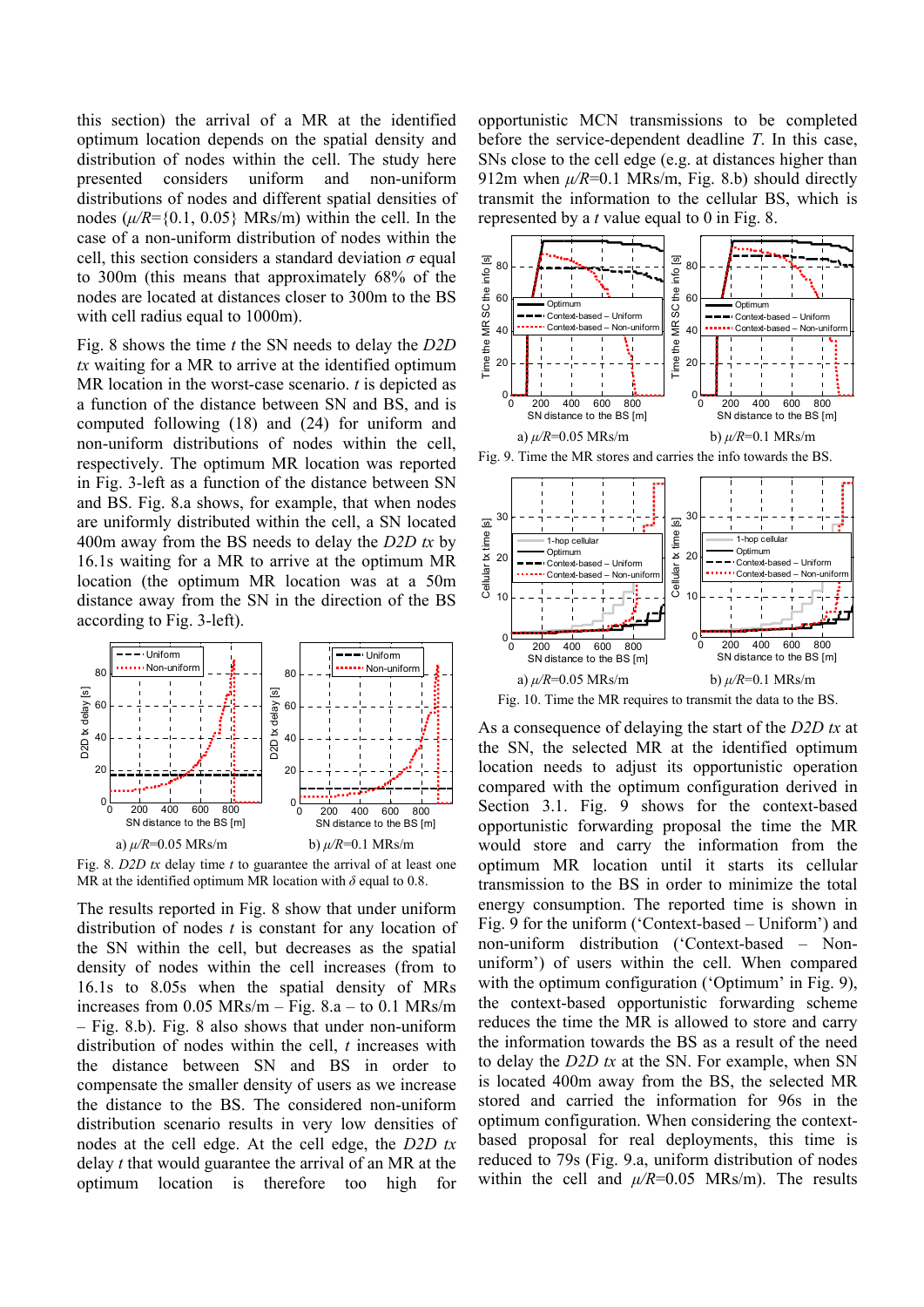depicted in Fig. 9 also show that under non-uniform distribution of nodes within the cell, the time the MR stores and carries the information considerably reduces with the increasing distance between SN and BS. This is the case because of the increasing delay in the *D2D tx* with the distance between SN and BS (Fig. 8).

The time the selected MR stores and carries the information reduces the cellular communications distance with the BS (which allows using higher cellular data rates). The reduction in the time the selected MR located at the optimum location can store and carry the information with the proposed contextbased scheme (Fig. 9) results in higher durations of the cellular transmission to the BS when compared with the optimum configuration (Fig. 10). However, the context-based proposal reduces the time of the cellular transmission compared with traditional single-hop cellular communications from SN to BS ('1-hop cellular' in Fig. 10) In addition, it is important remembering that the context-based proposal provides a solution to an unfeasible optimum configuration of opportunistic MCN communications in the case no MR can be found at the identified optimum location and requested time instant.

The changes in the time the MR stores and carries the information (Fig. 9) and the time it needs to transmit the information to the BS (Fig. 10) result in the differences observed in terms of total energy consumption between the context-based proposal ('Context-based' in Fig. 11) and an optimum configuration of 2-hop opportunistic MCN communications ('Optimum' in Fig. 11). However, it is important highlighting that in worst-case scenarios, the context-based proposal only results in minor degradations of the energy performance compared to the optimum configuration. In fact, while the optimum configuration reduces the average energy consumption compared to single-hop cellular transmissions (from SN to BS) by 97%, the context-based scheme achieves reduction levels of 95% (spatial density equal to 0.1 MRs/m and uniform distribution of nodes) and 94% (spatial density equal to 0.05 MRs/m and uniform distribution of nodes). Under non-uniform distribution of nodes within the cell, the reduction is equal to 61% and 51% when using the context-based forwarding proposal and the spatial density of nodes is equal to 0.1 MRs/m and 0.05 MRs/m respectively. These results clearly highlight that opportunistic MCN communications still provide clear energy benefits compared to single-hop cellular communications under real deployments where ideal or optimum conditions

cannot be met<sup>3</sup>. In addition, it is important remembering that the results shown in Fig. 11 correspond to worst-case conditions for the proposed context-based scheme (SN needs to wait for *t* seconds before finding an MR in the identified optimum location).



#### **5. Performance evaluation**

The previous section has numerically evaluated the energy performance of the proposed context-based opportunistic forwarding scheme under worst case conditions. Such worst-case conditions correspond to the case in which the SN had to delay by *t* seconds the *D2D tx* to find a MR at the optimum location with certain probability. However, it is possible that the SN finds a MR at the optimum location before the *t* seconds expire. If this is the case, the context-based scheme starts the *D2D tx* as soon as a MR arrives at the optimum location, and does not wait until *t* expires. On the other hand, if *t* expires before any potential MR reaches the optimum location, the context-based scheme requests the SN to directly transmit the information to the BS using single-hop cellular communications. To evaluate the energy performance under these dynamic conditions, it is necessary to simulate a scenario with mobile nodes moving towards the BS under uniform and non-uniform distributions. The parameters selected for the simulated scenario are those already summarized in Table I.

<sup>&</sup>lt;sup>3</sup> Following the previous discussions, the benefits are reduced at the cell edge for non-uniform distribution of users within the cell. The reduction is influenced by the spatial density of users within the cell.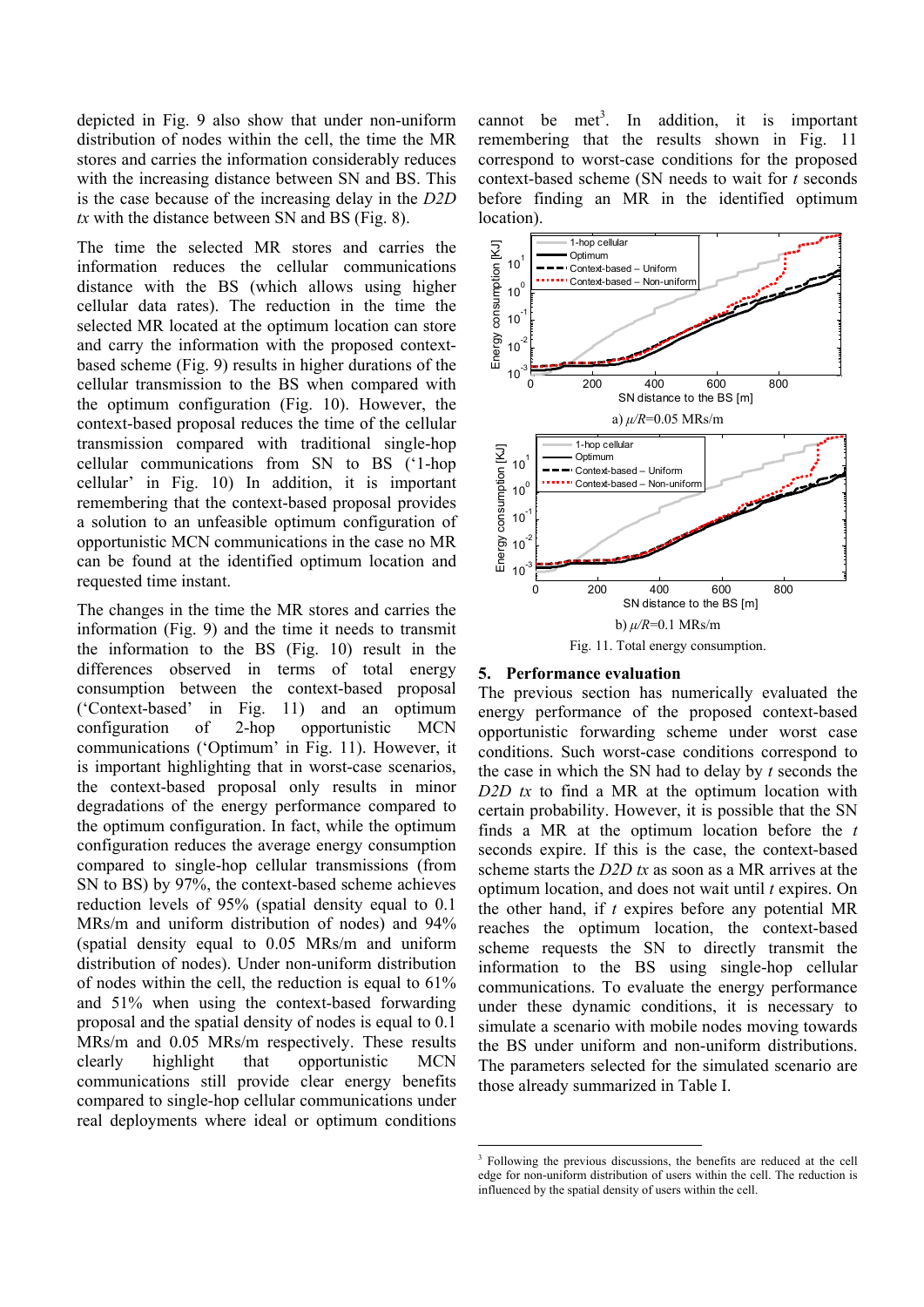Table II. Reduction (in percentage) of the total average energy consumption compared to single-hop cellular communications.

| <u>u j Umroini opullui ulotrioution of Mitto</u> |                    |                |                     |                |  |  |
|--------------------------------------------------|--------------------|----------------|---------------------|----------------|--|--|
|                                                  | $\mu$ /R=0.1 MRs/m |                | $\mu$ /R=0.05 MRs/m |                |  |  |
| Technique                                        | $\delta = 0.9$     | $\delta = 0.8$ | $\delta = 0.9$      | $\delta = 0.8$ |  |  |
| Context-based – Cell                             | 94.45              | 86.88          | 92.88               | 85.91          |  |  |
| $Context-based - Ring$                           | 96.37              | 94.51          | 95.23               | 92.52          |  |  |
| MR closest to BS                                 | 18.74              |                | 23.91               |                |  |  |
| MR closest to SN                                 |                    | 86.24          |                     | 86.25          |  |  |
| Full knowledge                                   |                    | 96.86          | 96.77               |                |  |  |
| 1-hop Direct-contact                             | 86.72              |                |                     |                |  |  |
| Optimum                                          | 97.01              |                |                     |                |  |  |

a) Uniform spatial distribution of MRs

| b) Non-uniform spatial distribution of MRs |  |
|--------------------------------------------|--|
|--------------------------------------------|--|

|                      | $\mu$ /R=0.1 MRs/m |                | $\mu$ /R=0.05 MRs/m |                |
|----------------------|--------------------|----------------|---------------------|----------------|
| Technique            | $\delta = 0.9$     | $\delta = 0.8$ | $\delta = 0.9$      | $\delta = 0.8$ |
| Context-based - Cell | 55.43              | 48.12          | 41.98               | 37.51          |
| Context-based – Ring | 94.99              | 92.24          | 93.00               | 89.92          |
| MR closest to BS     | 24.14              |                | 33.24               |                |
| MR closest to SN     | 86.39              |                | 89.87               |                |
| Full knowledge       |                    | 96.72          |                     | 95.90          |
| 1-hop Direct-contact |                    |                | 86.72               |                |
| Optimum              | 97.01              |                |                     |                |

The performance of the proposed context-based opportunistic forwarding scheme is here compared against that obtained with 5 other reference schemes: traditional single-hop communications ('1-hop cellular'); Direct-contact single-hop cellular communications (Section 3.3, '1-hop Direct-contact'); 2-hop MCN communications with the SN selecting the MR that provides the higher progress towards the BS ('MR closest to BS'); the optimum configuration of 2 hop opportunistic MCN communications  $({}^{\circ}$ Optimum')<sup>4</sup>; 2-hop opportunistic MCN communications in which SN selects the MR that is closer to itself [25] ('MR closest to SN')<sup>5</sup>; and a final 2-hop opportunistic MCN scheme proposed in [9] and that is here referred to as 'Full knowledge'. This scheme assumes that a BS can collect all the information about the location and mobility of mobile nodes in the cell, and use this information to identify the MR that minimizes the total energy consumption. Two variants of the proposed context-based opportunistic forwarding scheme are evaluated in this section depending on how the cellular network provides the context information (spatial density of users) needed to calculate *t*. When such information is provided per cell, the proposed context-based scheme is referred to as 'Context-based – Cell'. If the information is provided for the concentric rings that define a cell, the scheme is referred to as 'Contextbased – Ring'. In this study, we consider that the cell is divided into 15 rings; a LTE transmission mode is assigned to each ring (Section  $3$ <sup>6</sup>. The evaluation of the different schemes is conducted for all possible distances between SN and BS.

Table II shows the reduction in the total average energy consumption achieved by the different evaluated schemes compared to the traditional singlehop cellular communications. The depicted results clearly show that the use of opportunistic forwarding schemes helps reducing the energy consumption. In the case of 2-hop opportunistic MCN communications, the energy gains depend on how the MR is selected. Selecting the MR that provides the higher progress towards the BS is shown to significantly reduce the energy benefits compared to the other schemes as a result of the high energy being consumed in the D2D transmission (Section 3, Fig. 3). The higher energy performance is achieved with the optimum configuration and the 'Full knowledge' scheme. As already explained, the optimum configuration assumes there is always an MR at the identified optimum location at the time of starting a D2D transmission which is unrealistic. For example, for the conducted simulations the probability that SN finds an MR at the optimum location at the start of the D2D transmission is 0.12 with a uniform spatial density of 0.05MRs/m and 0.23 with a uniform spatial density of 0.1MRs/m. The implementation of the 'Full knowledge' reference scheme requires all nodes to continuously inform the BS of their exact location and mobility information. Collecting this information at the BS would generate a very significant signaling overhead. In fact, the conducted simulations show that the 'Full knowledge' reference scheme increases on average the signaling overhead by 50% if compared with the proposed context-based opportunistic forwarding scheme. The results in Table II show that the proposed contextbased opportunistic forwarding scheme for 2-hop MCN communications achieves an energy performance close to that obtained with the optimum configuration and the 'Full knowledge' reference scheme. The differences reduce with the increasing density of mobile nodes within the cell. This is the case because the time the context-based proposal needs to delay the *D2D tx* from SN to an MR in the optimal location decreases with increasing density of nodes. As a result, the selected MR will have more time to store and carry the information, and it will start the cellular transmission closer to the BS. Reducing the probability

 4 The performance of the optimum configuration is taken from the numerical analysis reported in Section 4 that assumes that it is always possible to find an MR at the identified optimum location and desired time instant.

<sup>5</sup> A similar optimization process to that reported in Section 3 is conducted for determining the location at which the selected MR should forward the information towards the BS.

 $6$  Both variants of the context-based proposal estimate  $t$  using the expression derived for a uniform distribution of nodes within the cell (eq. 18). In the case the context information is provided per ring, the spatial density of users in (18), i.e.  $\mu/R$ , should be replaced by  $\varphi/r$  with  $\varphi$  representing the average number of nodes in the ring where the optimum MR location is located, and *r* the ring length.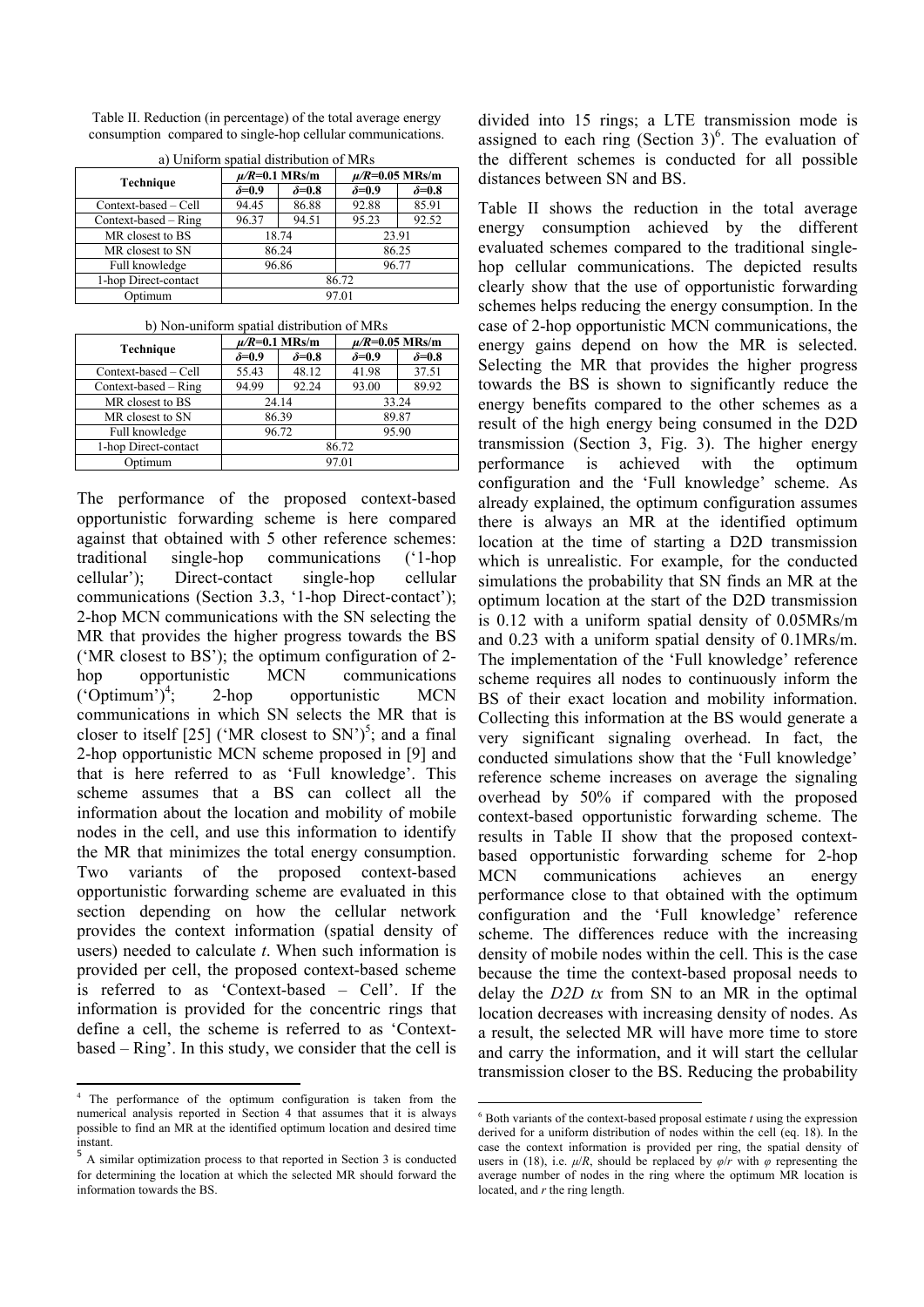*δ* also decreases the time by which the context-based proposal needs to delay the start of its *D2D tx*. However, in this case, the energy performance of the context-based proposal decreases with the probability *δ*. This is due to the fact that as this probability decreases, a lower percentage of 2-hop opportunistic MCN connections are established between SN and BS (Table III).

Table III. Hit Rate: percentage of SN-BS links established using 2 hop opportunistic MCN communications.

|                      | $\mu$ /R=0.1 MRs/m |                | $\mu$ /R=0.05 MRs/m |                |
|----------------------|--------------------|----------------|---------------------|----------------|
| Technique            | δ=0.9              | $\delta = 0.8$ | ծ=0.9               | $\delta = 0.8$ |
| Context-based – Cell | 93.4               | 86.2           | 98.7                | 83.4           |
| Context-based – Ring | 98.6               | 91.5           | 99.8                | 86.8           |

b) Non-uniform spatial distribution of MRs

| Technique              | $\mu$ /R=0.1 MRs/m |                | $\mu$ /R=0.05 MRs/m |                |
|------------------------|--------------------|----------------|---------------------|----------------|
|                        | $\delta = 0.9$     | $\delta = 0.8$ | $\delta = 0.9$      | $\delta = 0.8$ |
| Context-based – Cell   | 75.4               | 65.2           | 84.7                | 60.8           |
| $Context-based - Ring$ | 96.0               | 95.8           | 97.8                | 94.3           |

The results depicted in Table II.a show that using the context information per ring rather than per cell allows achieving results very close to the optimum configuration and the 'Full knowledge' reference scheme. Table II.a also shows that the energy performance differences between the two variants of the context-based proposal are not very significant under uniform spatial distribution of nodes. However, these differences significantly increase under nonuniform spatial distribution of nodes within the cell. For this scenario, using the context information per ring provides very significant energy benefits when adopting the proposed context-based opportunistic forwarding scheme that again is capable to achieve energy benefits close to that obtained with the optimum configuration and the 'Full knowledge' reference scheme. It is important noting that the context-based proposal estimates the time at which an MR will arrive at the identified optimum location using information about the density of nodes. When nodes are non-uniformly distributed per cell, the use of density information per cell can result in incorrect estimations of the time at which an MR will arrived at the identified optimum location, and therefore in incorrect estimations of the time *t*. When a MR does not arrive at the identified optimum location within the estimated time, the SN directly communicates with the BS using single-hop cellular communications. The incorrect estimation of the time *t* when using contextinformation per cell under non-uniform distribution of nodes within the cell is actually shown in Table III.b. This table shows that the variant that uses context information at the cell level significantly reduces the hit rate or percentage of connections established using 2-hop opportunistic MCN links with respect to the variant that exploits context information provided per ring. The lower percentage of established 2-hop opportunistic MCN links results in the higher energy consumption levels depicted in Table II.b under nonuniform distribution of users within the cell.

The results reported in Table II show the average performance of the proposed context-based opportunistic forwarding scheme independently of whether the transmission of data from SN to BS took place using a 2-hop opportunistic MCN link or singlehop cellular one (the single-hop cellular link is used when no MR is found at the optimal location before *t* expires). Table IV reports the energy performance achieved by the proposed context-based scheme when only considering the SN-BS transmissions that took place using a 2-hop opportunistic MCN link. The obtained results show that in this case the contextbased proposal achieves very similar energy performance levels to that obtained with the optimum configuration and the 'Full knowledge' reference scheme (Table II).

Table IV. Reduction (in percentage) of the total average energy consumption compared to single-hop cellular communications (only 2-hop opportunistic MCN transmissions).

|  |  |  | a) Uniform spatial distribution of MRs |  |
|--|--|--|----------------------------------------|--|
|--|--|--|----------------------------------------|--|

| .<br><u>onnon on www.marchive.com on he</u> |                    |                |                     |                |  |  |
|---------------------------------------------|--------------------|----------------|---------------------|----------------|--|--|
|                                             | $\mu$ /R=0.1 MRs/m |                | $\mu$ /R=0.05 MRs/m |                |  |  |
| Technique                                   | ծ=0.9              | $\delta = 0.8$ | $\delta = 0.9$      | $\delta = 0.8$ |  |  |
| Context-based – Cell                        | 96.62              | 96.53          | 96.35               | 96.47          |  |  |
| $Context-based - Ring$                      | 96.58              | 96.50          | 96.35               | 96.46          |  |  |

| Technique              | $\mu$ /R=0.1 MRs/m |                | $\mu$ /R=0.05 MRs/m |                |
|------------------------|--------------------|----------------|---------------------|----------------|
|                        | $\delta = 0.9$     | $\delta = 0.8$ | $\delta = 0.9$      | $\delta = 0.8$ |
| Context-based – Cell   | 96.77              | 96.22          | 95.80               | 96.65          |
| $Context-based - Ring$ | 95.00              | 95.63          | 94.93               | 95.77          |

## **6. Conclusions**

MCN networks can help address the cellular challenges resulting from the exponential growth of data traffic. To this aim, this study proposes the adoption of opportunistic forwarding schemes particularly suited for delay tolerant services. In particular, the study proposes and evaluates a contextbased opportunistic forwarding scheme for MCN networks that can significantly reduce the energy consumption compared to traditional single-hop cellular communications. The proposed scheme exploits context information available from cellular networks to define its operation, and achieve energy performance levels close to that obtained with optimum (but unfeasible) configurations. The proposed scheme achieves its highest performance when the context information is provided per ring rather than per cell. In this case, the context-based proposal can reduce the energy consumption of traditional single-hop cellular communications by as much as 96%.